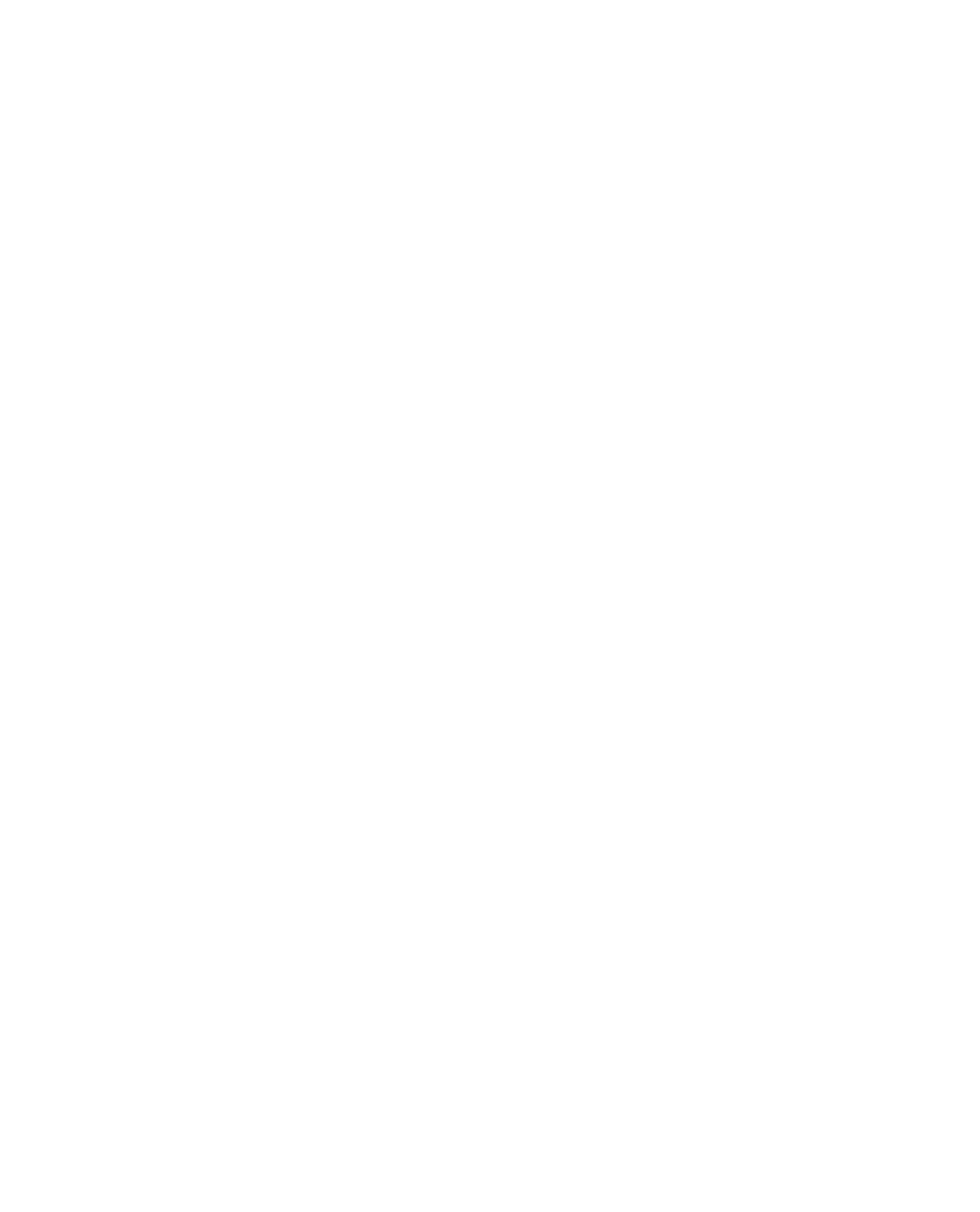# FAQ

FROM THE MESSIANIC APOLOGETICS ARCHIVES (2000-2018)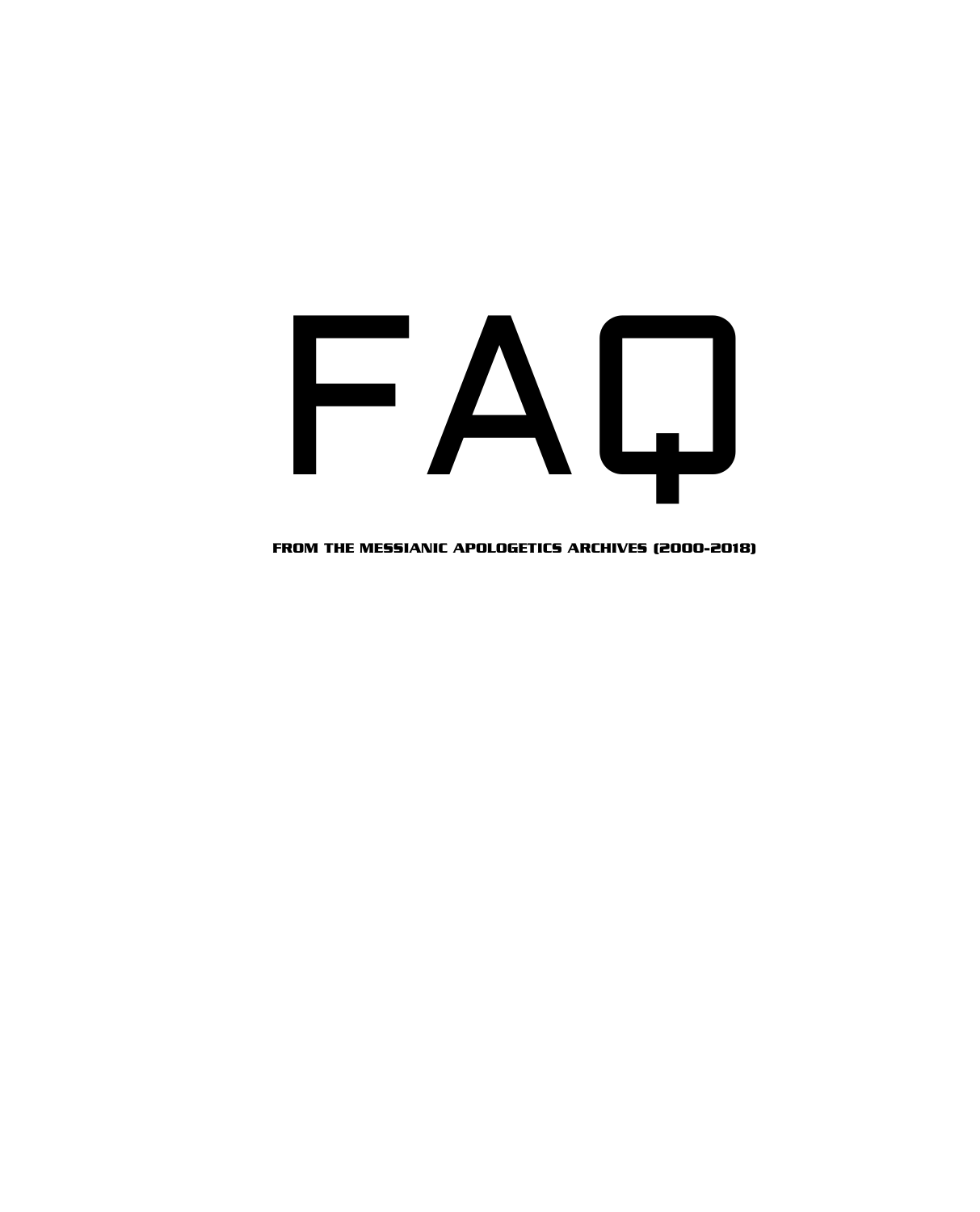## BOOKS BY J.K. McKEE

*The Messianic Walk Salvation on the Line, Volume I: The Nature of Yeshua and His Divinity—Gospels and Acts Salvation on the Line, Volume II: The Nature of Yeshua and His Divinity—General Epistles, Pauline Epistles, & Later New Testament Confronting Critical Issues: An Analysis of Subjects that Affects the Growth and Stability of the Emerging Messianic Movement Confronting Yeshua's Divinity and Messiahship To Be Absent From the Body Why Hell Must Be Eternal Introduction to Things Messianic The New Testament Validates Torah The New Testament Validates Torah MAXIMUM EDITION Torah In the Balance, Volume I Torah In the Balance, Volume II When Will the Messiah Return? The Dangers of Pre-Tribulationism Israel in Future Prophecy Are Non-Jewish Believers Really a Part of Israel? Men and Women in the Body of Messiah: Answering Crucial Questions* 

### FOR THE PRACTICAL MESSIANIC COMMENTARY SERIES **by J.K. McKee**

*A Survey of the Tanach for the Practical Messianic A Survey of the Apostolic Scriptures for the Practical Messianic The Apostolic Scriptures Practical Messianic Edition* 

*Acts 15 for the Practical Messianic James for the Practical Messianic Romans for the Practical Messianic 1 Corinthians for the Practical Messianic 2 Corinthians for the Practical Messianic Galatians for the Practical Messianic Ephesians for the Practical Messianic Philippians for the Practical Messianic Colossians and Philemon for the Practical Messianic 1&2 Thessalonians for the Practical Messianic The Pastoral Epistles for the Practical Messianic Hebrews for the Practical Messianic*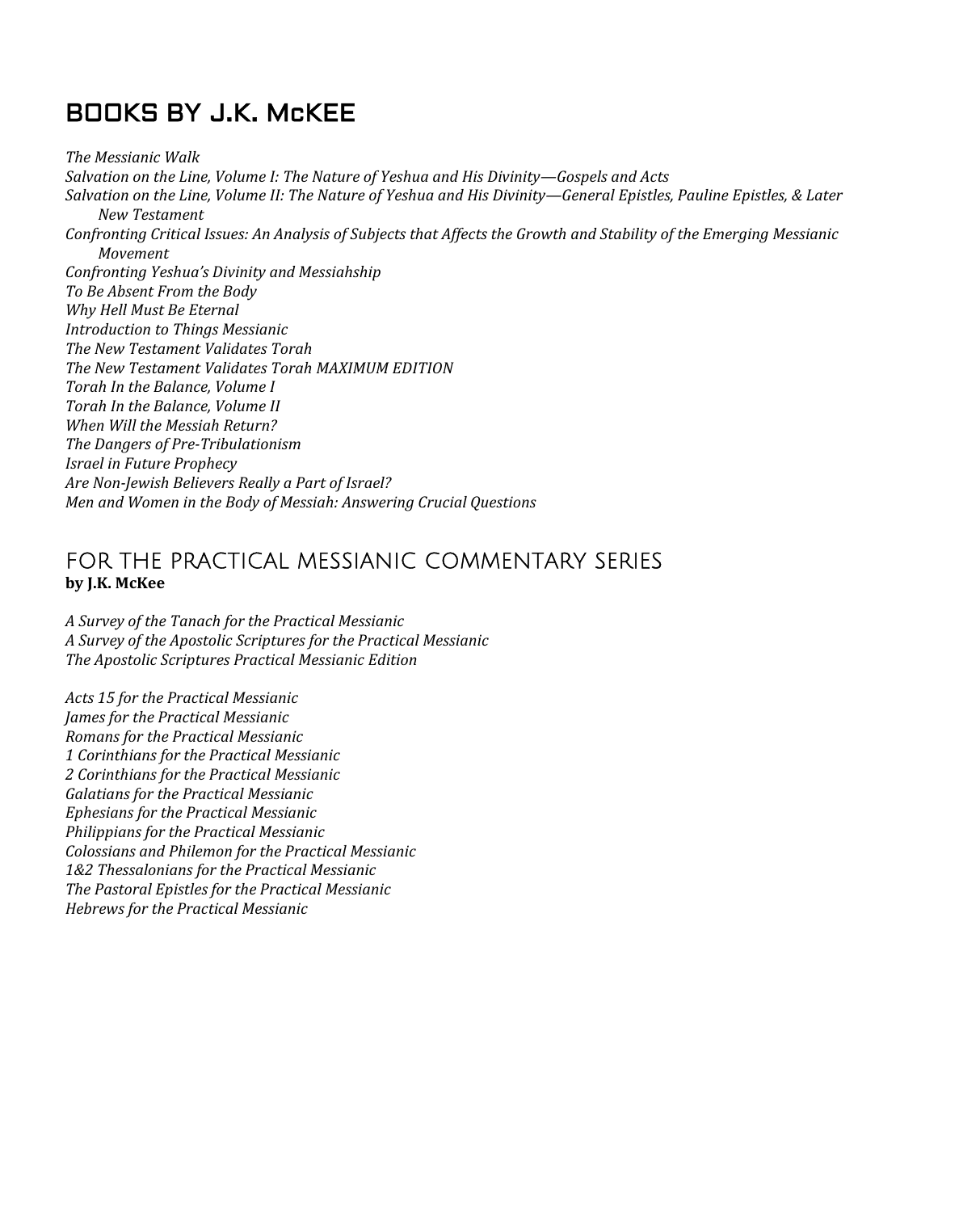# FAQ

#### FROM THE MESSIANIC APOLOGETICS ARCHIVES (2000-2018)

## J.K. McKee

## **MESSIANIC APOLOGETICS**

messianicapologetics.net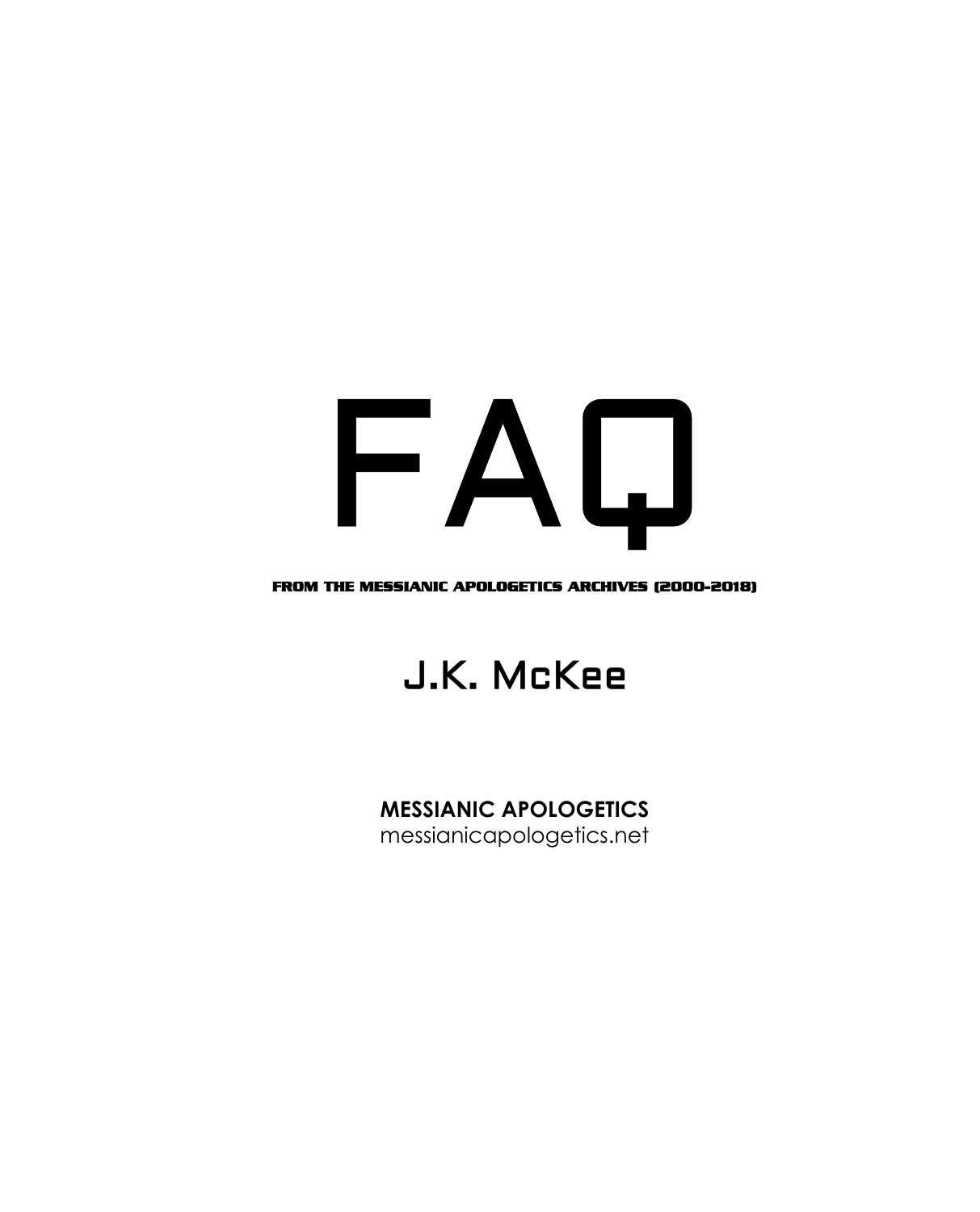## Frequently Asked Questions

#### FROM THE MESSIANIC APOLOGETICS ARCHIVES

2021 John Kimball McKee

All rights reserved. With the exception of quotations for academic purposes, no part of this publication may be reproduced without prior permission of the publisher.

\_\_\_\_\_\_\_\_\_\_\_\_\_\_\_\_\_\_\_\_\_\_\_\_\_\_\_\_\_\_\_\_\_\_\_\_\_\_\_\_\_\_\_\_\_\_\_\_\_\_\_\_\_\_\_\_\_\_\_\_\_\_\_\_\_\_\_\_\_\_\_\_\_\_\_\_\_\_\_\_\_\_\_\_\_\_\_\_\_\_\_\_\_\_\_\_\_

Cover imagery: Arek Socha / Pixabay

ISBN 979-8686224421 (paperback)

Published by Messianic Apologetics, a division of Outreach Israel Ministries P.O. Box 516 McKinney, Texas 75070 (407) 933-2002

www.outreachisrael.net www.messianicapologetics.net

**Fair Use Notice:** This publication contains copyrighted material the use of which has not always been specifically authorized by the copyright owner. We make use of this material as a matter of teaching, scholarship, research, and commentary. We believe in good faith that this constitutes a "fair use" of any such copyrighted material as provided for in section 107 of the US Copyright Law, and is in accordance with Title 17 U.S.C. Section 107. For more information go to: https://www.law.cornell.edu/uscode/text/17/107

\_\_\_\_\_\_\_\_\_\_\_\_\_\_\_\_\_\_\_\_\_\_\_\_\_\_\_\_\_\_\_\_\_\_\_\_\_\_\_\_\_\_\_\_\_\_\_\_\_\_\_\_\_\_\_\_\_\_\_\_\_\_\_\_\_\_\_\_\_\_\_\_\_\_\_\_\_\_\_\_\_\_\_\_\_\_\_\_\_\_\_\_\_\_\_\_\_

Outreach Israel Ministries is a non-profit 501(c)3. All prices listed on the publications of Outreach Israel Ministries and Messianic Apologetics are suggested donations.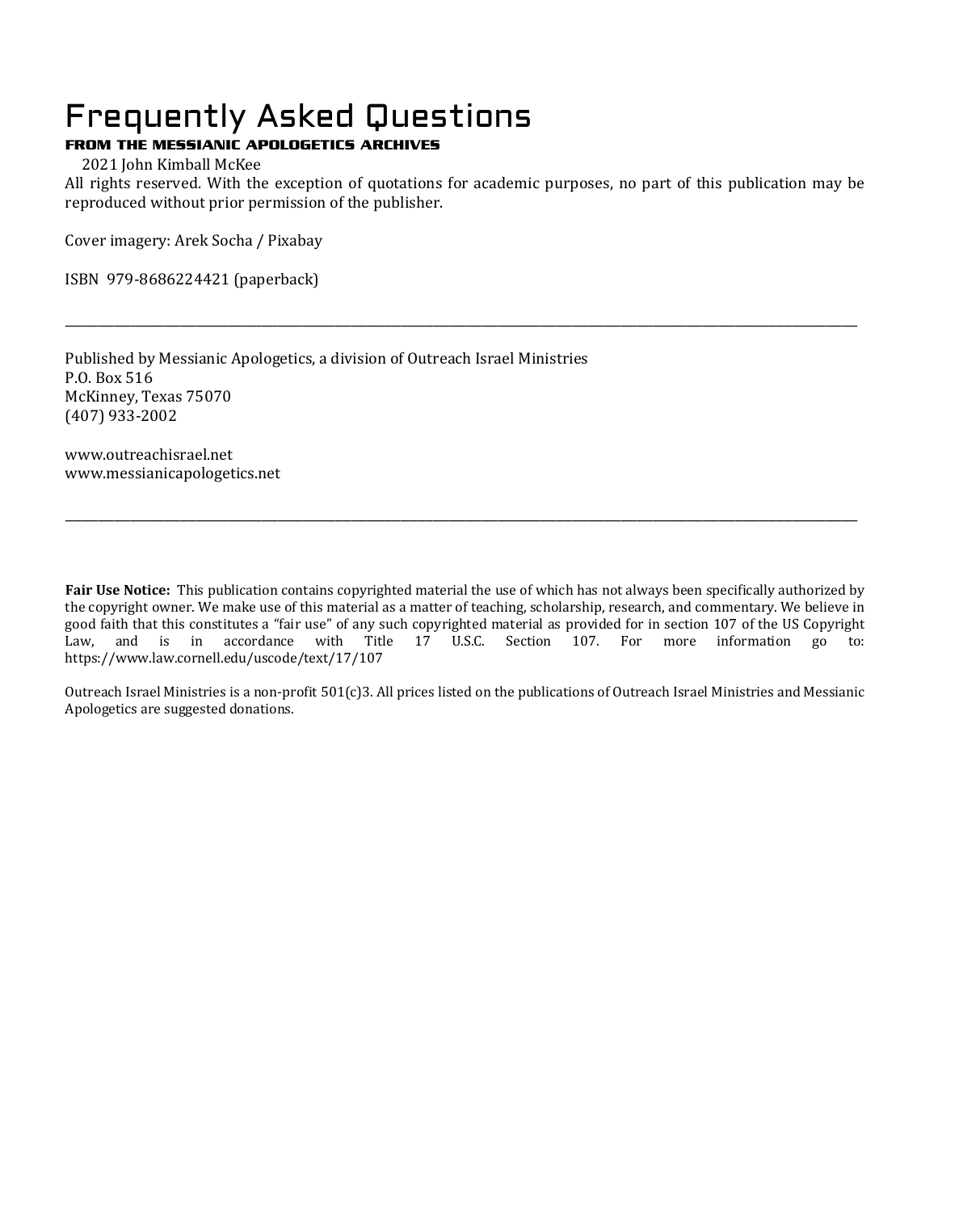# **Table of Contents**

# $\mathbf{A}$

| 24 |
|----|
|    |

# $\overline{\mathsf{B}}$

# $\mathbf C$

| 74 |
|----|
|    |
|    |
|    |
|    |
|    |
|    |
|    |
|    |
|    |
|    |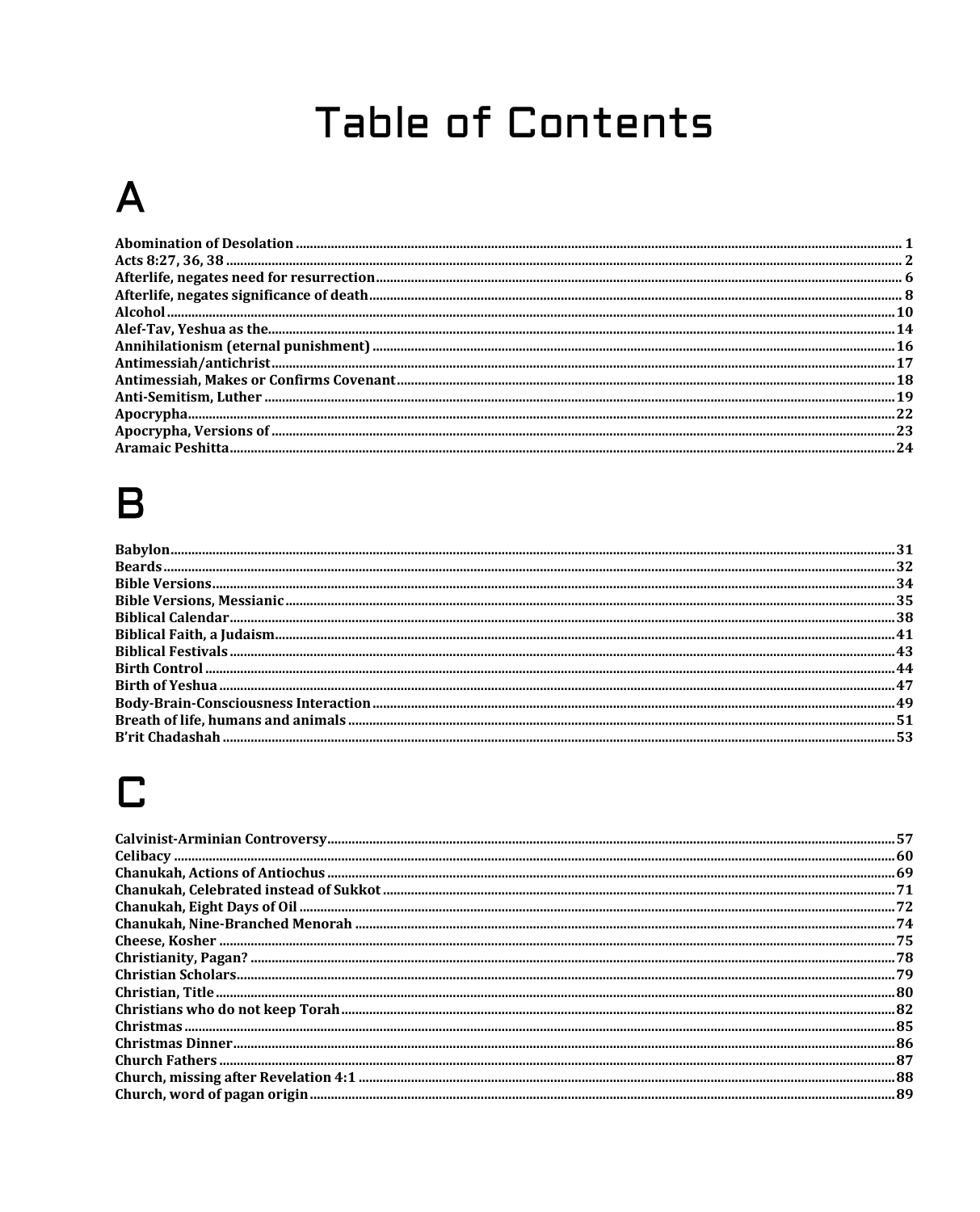| <u>counter the common common common common common common common common common common common common common common</u> | 94  |
|----------------------------------------------------------------------------------------------------------------------|-----|
|                                                                                                                      | -98 |
|                                                                                                                      |     |
|                                                                                                                      |     |
|                                                                                                                      |     |
|                                                                                                                      |     |
|                                                                                                                      |     |
|                                                                                                                      |     |
|                                                                                                                      |     |
|                                                                                                                      |     |
|                                                                                                                      |     |

# $\mathsf{D}%$

# $\mathsf E$

# $\mathsf F$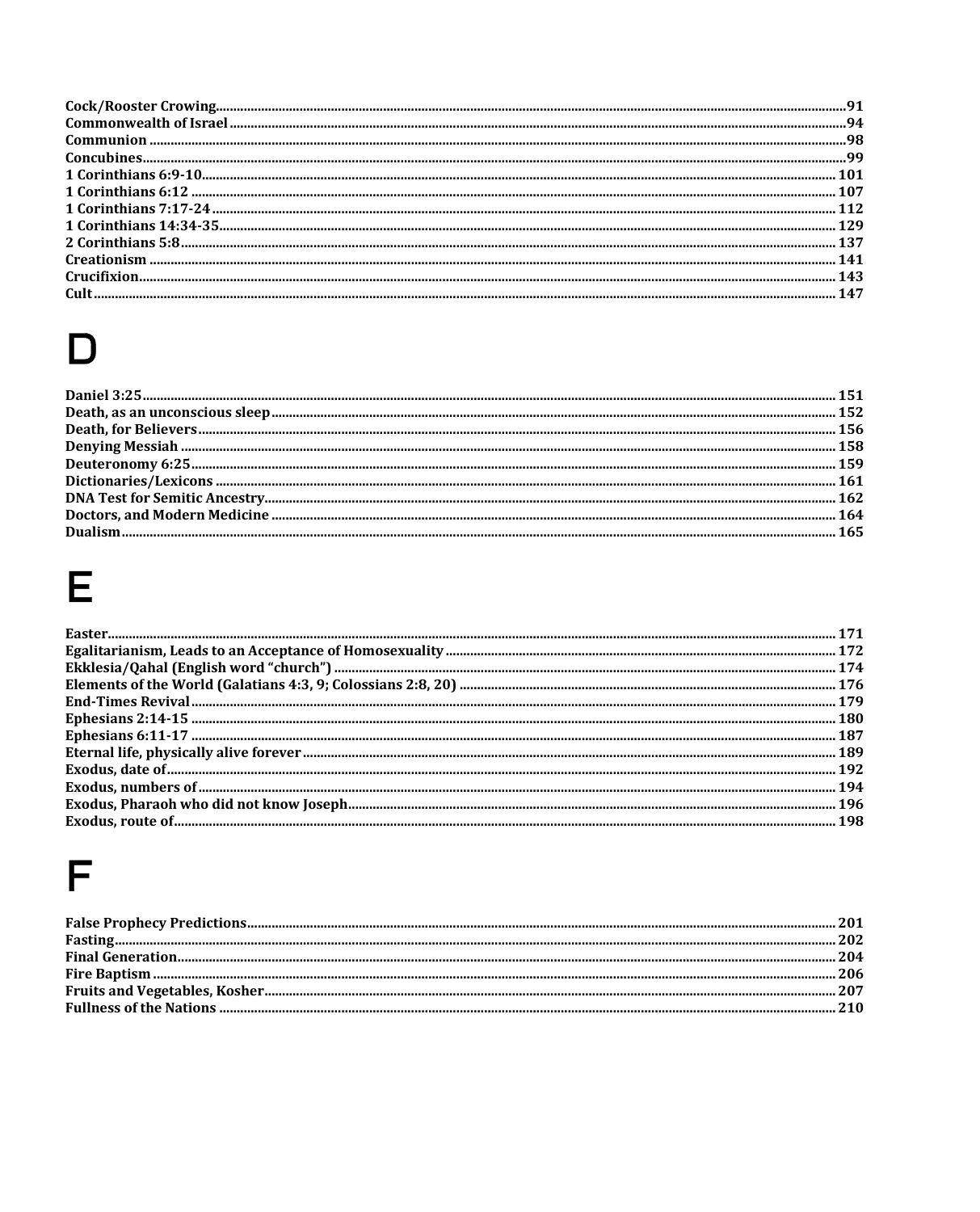# G

| 251 |
|-----|
| 253 |
|     |

# $H$

# $\overline{\mathbf{I}}$

# $\overline{\mathsf{L}}$

# K

| $T Z = T$            |  |
|----------------------|--|
| $\overline{V}$ amain |  |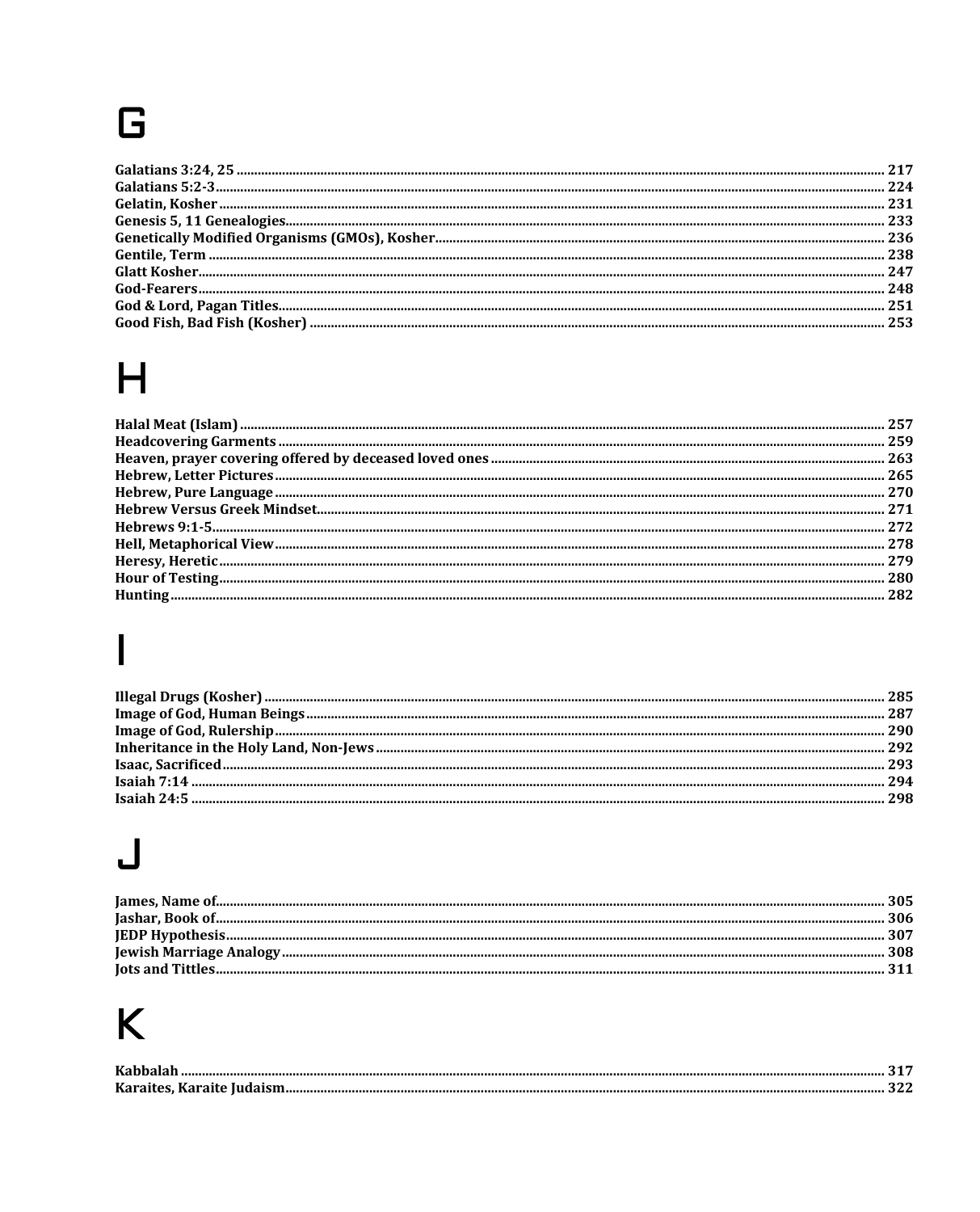# $\mathbf{L}$

# M

# N

# $\Box$

# $\mathsf{P}$

| Pagan |  |
|-------|--|
| PoRD  |  |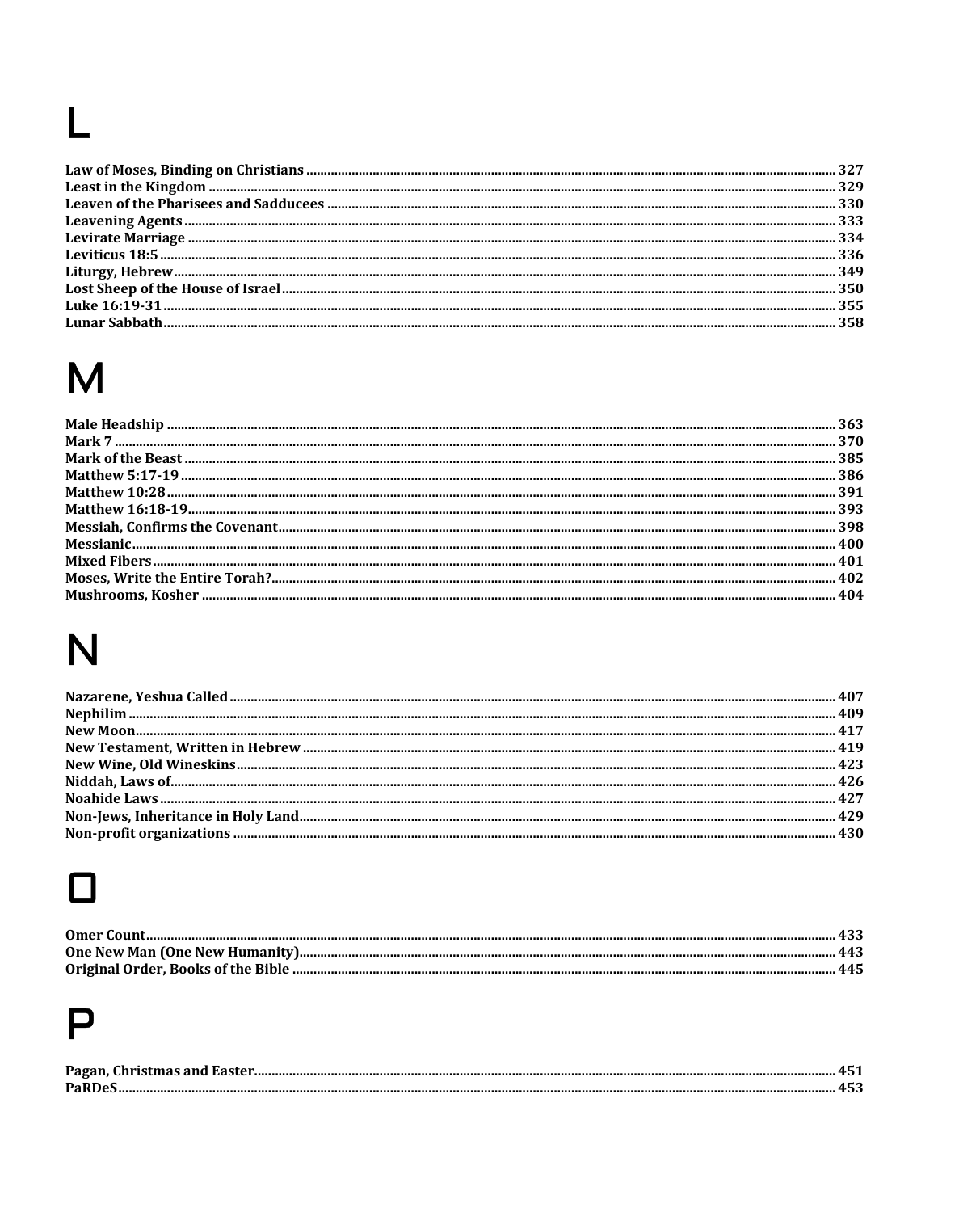| 458   |
|-------|
|       |
|       |
|       |
|       |
|       |
|       |
|       |
|       |
|       |
|       |
|       |
|       |
| . 480 |

# $\pmb{\mathsf{R}}$

# S

# $\top$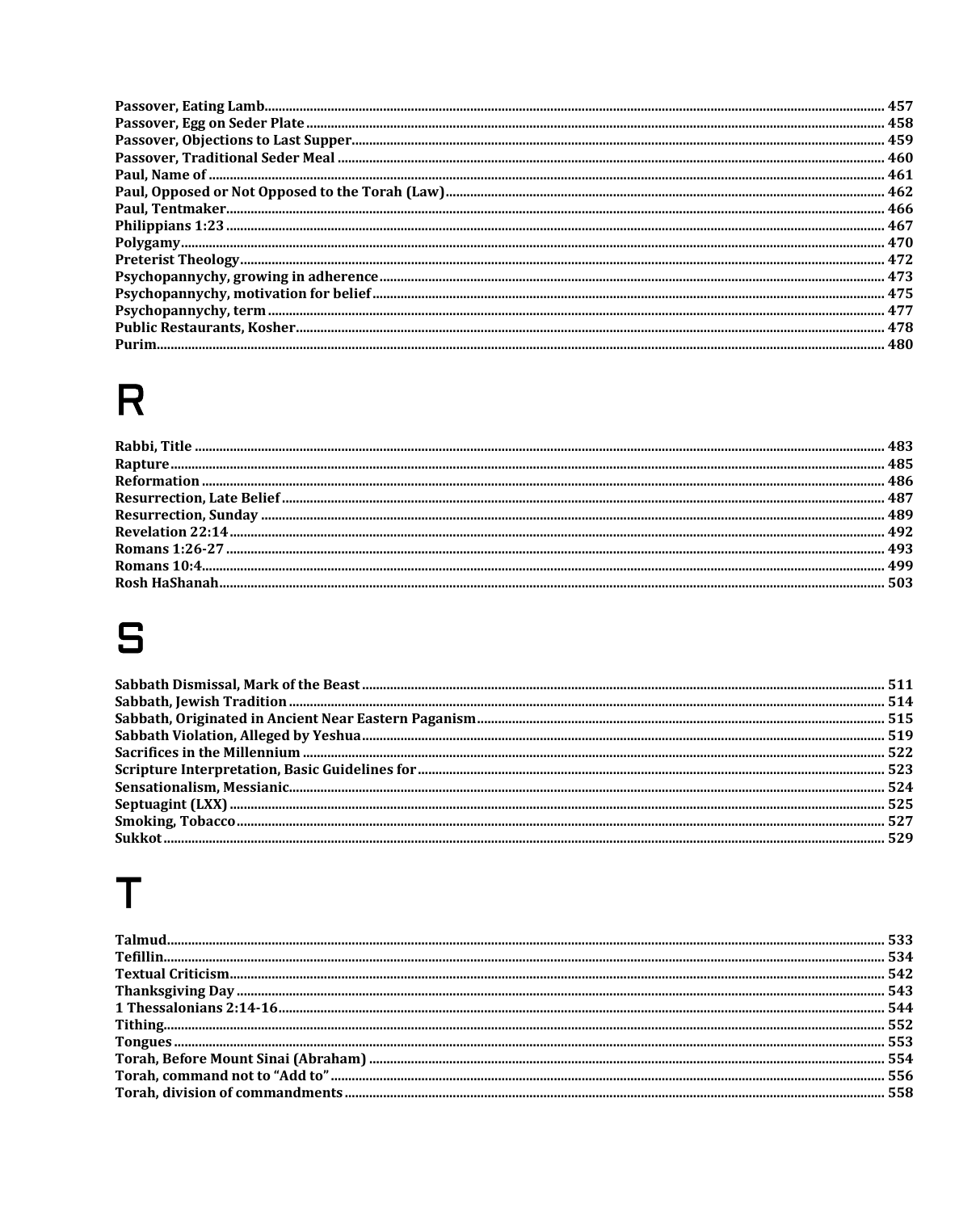# $\mathbf U$

| 592 |
|-----|
|     |

# W

| <b>Women in Ministry.</b> |  |
|---------------------------|--|
|                           |  |
|                           |  |

# Y

## 0123456789

| .6 000 Y<br>ear<br>елі |
|------------------------|
|------------------------|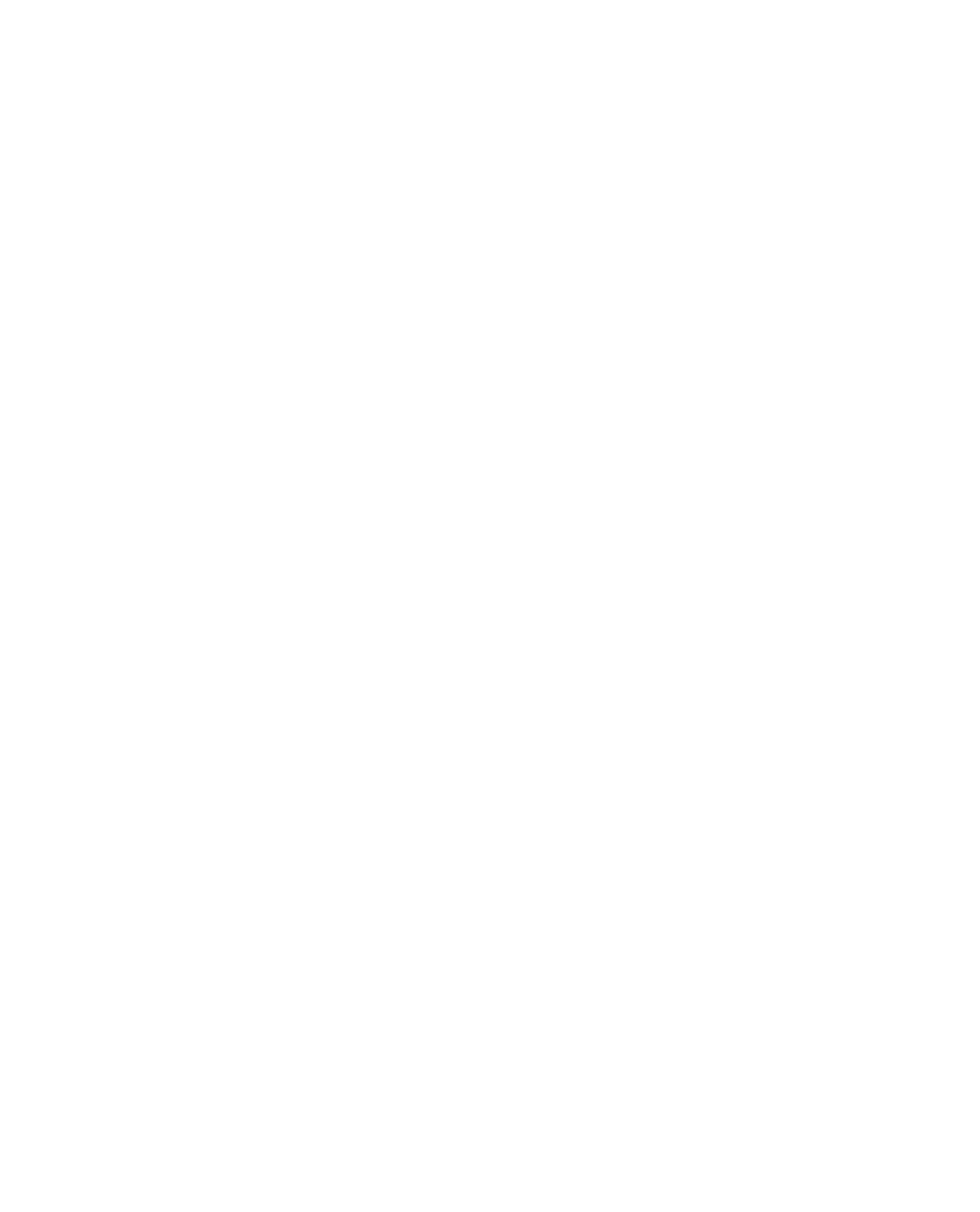## Abbreviation Chart and Special Terms

The following is a chart of abbreviations for reference works and special terms that are used in publications by Outreach Israel Ministries and Messianic Apologetics. Please familiarize yourself with them as the text may reference a Bible version, i.e., RSV for the Revised Standard Version, or a source such as *TWOT* for the *Theological Wordbook of the Old Testament*, solely by its abbreviation. Detailed listings of these sources are provided in the Bibliography.

Special terms that may be used have been provided in this chart:

| ABD: Anchor Bible Dictionary                                 |
|--------------------------------------------------------------|
| AMG: Complete Word Study Dictionary: Old Testament, New      |
| <b>Testament</b>                                             |
| ANE: Ancient Near East(ern)                                  |
| Apostolic Scriptures/Writings: the New Testament             |
| Ara: Aramaic                                                 |
| ASV: American Standard Version (1901)                        |
| ATS: ArtScroll Tanach (1996)                                 |
| b. Babylonian Talmud (Talmud Bayli)                          |
| B.C.E.: Before Common Era or B.C.                            |
| BDAG: A Greek-English Lexicon of the New Testament and       |
| Other Early Christian Literature (Bauer, Danker,             |
| Arndt, Gingrich)                                             |
| BDB: Brown-Driver-Briggs Hebrew and English Lexicon          |
| BECNT: Baker Exegetical Commentary on<br>the New             |
| <b>Testament</b>                                             |
| BKCNT: Bible Knowledge Commentary: New Testament             |
| C.E.: Common Era or A.D.                                     |
| CEV: Contemporary English Version (1995)                     |
| Concise Greek-English Dictionary of New<br>CGEDNT:           |
| Testament Words (Barclay M. Newman)                          |
| CHALOT: Concise Hebrew and Aramaic Lexicon of the Old        |
| <b>Testament</b>                                             |
| CJB: Complete Jewish Bible (1998)                            |
| CJSB: Complete Jewish Study Bible (2016)                     |
| DRA: Douay-Rheims American Edition                           |
| DSS: Dead Sea Scrolls                                        |
| ECB: Eerdmans Commentary on the Bible                        |
| EDB: Eerdmans Dictionary of the Bible                        |
| eisegesis: "reading meaning into," or interjecting<br>a      |
| preconceived or foreign meaning into a Biblical text         |
| EJ: Encylopaedia Judaica                                     |
| ESV: English Standard Version (2001)                         |
| exegesis: "drawing meaning out of," or the process of        |
| trying to understand what a Biblical text means on its       |
| own                                                          |
| EXP: Expositor's Bible Commentary                            |
| Ger: German                                                  |
| <b>GNT: Greek New Testament</b>                              |
| Grk: Greek                                                   |
| halachah: lit. "the way to walk," how the Torah is lived out |
| in an individual's life or faith community                   |
| HALOT: Hebrew & Aramaic Lexicon of the Old Testament         |
| (Koehler and Baumgartner)                                    |
| HCSB: Holman Christian Standard Bible (2004)                 |
| Heb: Hebrew                                                  |
| HNV: Hebrew Names Version of the World English Bible         |

- ICC: *International Critical Commentary*
- 
- IDB: *Interpreter's Dictionary of the Bible*

| IDBSup: Interpreter's Dictionary of the Bible Supplement |
|----------------------------------------------------------|
| ISBE: International Standard Bible Encyclopedia          |

- IVPBBC: *IVP Bible Background Commentary (Old & New Testament)*
- Jastrow: *Dictionary of the Targumim, Talmud Bavli, Talmud Yerushalmi, and Midrashic Literature* (Marcus Jastrow)
- JBK: New Jerusalem Bible-Koren (2000)
- JETS: *Journal of the Evangelical Theological Society*
- KJV: King James Version
- Lattimore: The New Testament by Richmond Lattimore (1996)
- LITV: *Literal Translation of the Holy Bible* by Jay P. Green (1986)
- LS: *A Greek-English Lexicon* (Liddell & Scott)
- LXE: *Septuagint with Apocrypha* by Sir L.C.L. Brenton (1851)
- LXX: Septuagint
- m. Mishnah
- MT: Masoretic Text
- NASB: New American Standard Bible (1977)
- NASU: New American Standard Update (1995)
- NBCR: *New Bible Commentary: Revised*
- NEB: New English Bible (1970)
- Nelson: *Nelson's Expository Dictionary of Old Testament Words*
- NETS: New English Translation of the Septuagint (2007)
- NIB: *New Interpreter's Bible*
- NIGTC: *New International Greek Testament Commentary*
- NICNT: *New International Commentary on the New Testament*
- NIDB: *New International Dictionary of the Bible*
- NIV: New International Version (1984)
- NJB: New Jerusalem Bible-Catholic (1985)
- NJPS: Tanakh, A New Translation of the Holy Scriptures (1999)
- NKJV: New King James Version (1982)
- NRSV: New Revised Standard Version (1989)
- NLT: New Living Translation (1996)
- NT: New Testament
- orthopraxy: lit. "the right action," how the Bible or one's theology is lived out in the world
- OT: Old Testament
- PME: Practical Messianic Edition of the Holy Scriptures
- PreachC: *The Preacher's Commentary*
- REB: Revised English Bible (1989)
- RSV: Revised Standard Version (1952)
- SP: Samaritan Pentateuch
- t. Tosefta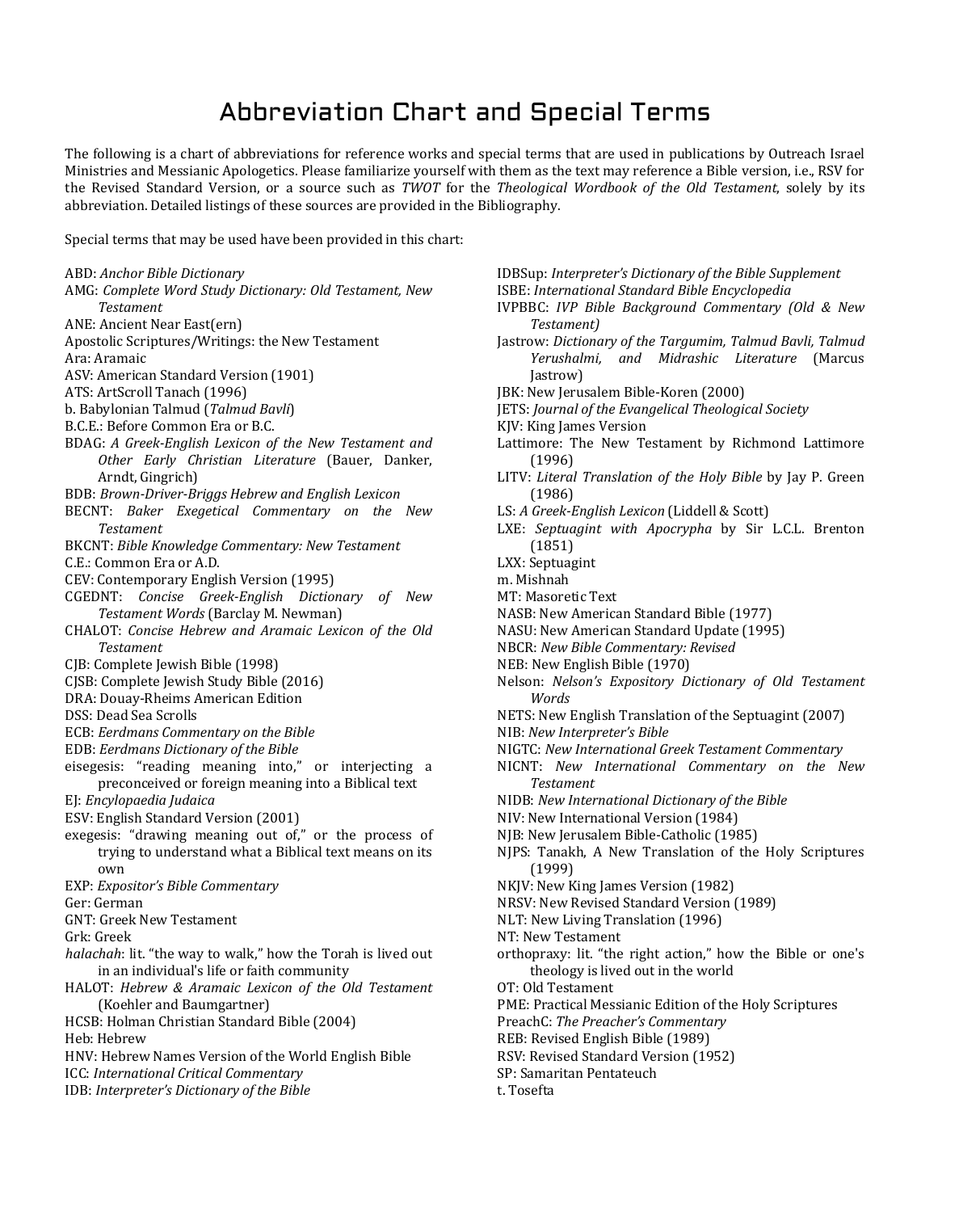Tanach (Tanakh): the Old Testament

- Thayer: *Thayer's Greek-English Lexicon of the New Testament*
- TDNT: *Theological Dictionary of the New Testament*
- TEV: Today's English Version (1976)
- TLV: Messianic Jewish Family Bible—Tree of Life Version (2014)
- TNIV: Today's New International Version (2005)
- TNTC: *Tyndale New Testament Commentaries*
- Tsedaka: *The Israelite Samaritan Version of the Torah: First English Translation Compared with the Masoretic Version*
- TWOT: *Theological Wordbook of the Old Testament*
- UBSHNT: United Bible Societies' 1991 Hebrew New Testament revised edition
- v(s). verse(s)
- Vine: *Vine's Complete Expository Dictionary of Old and New Testament Words*
- Vul: Latin Vulgate
- WBC: *Word Biblical Commentary*
- Yid: Yiddish
- YLT: Young's Literal Translation (1862/1898)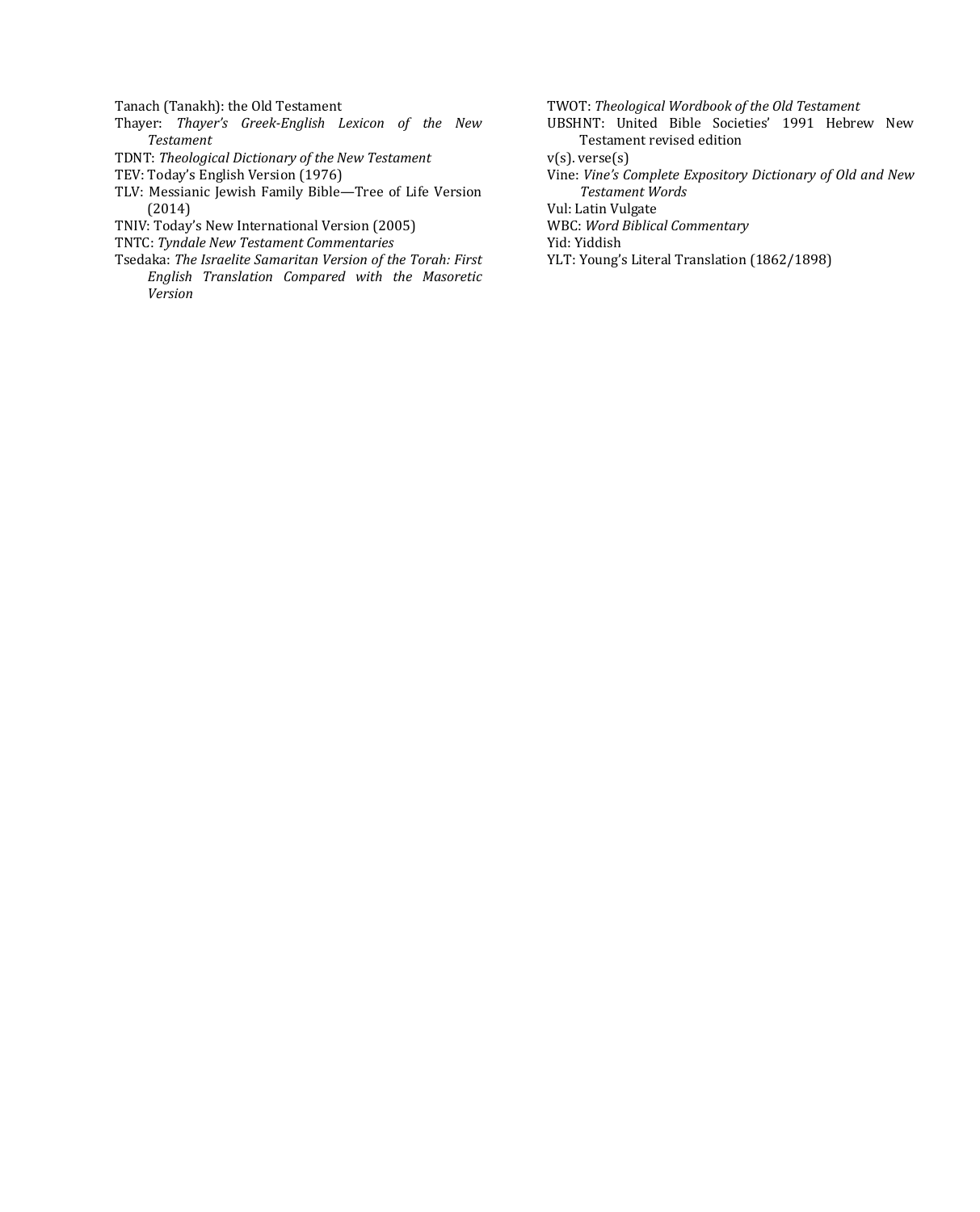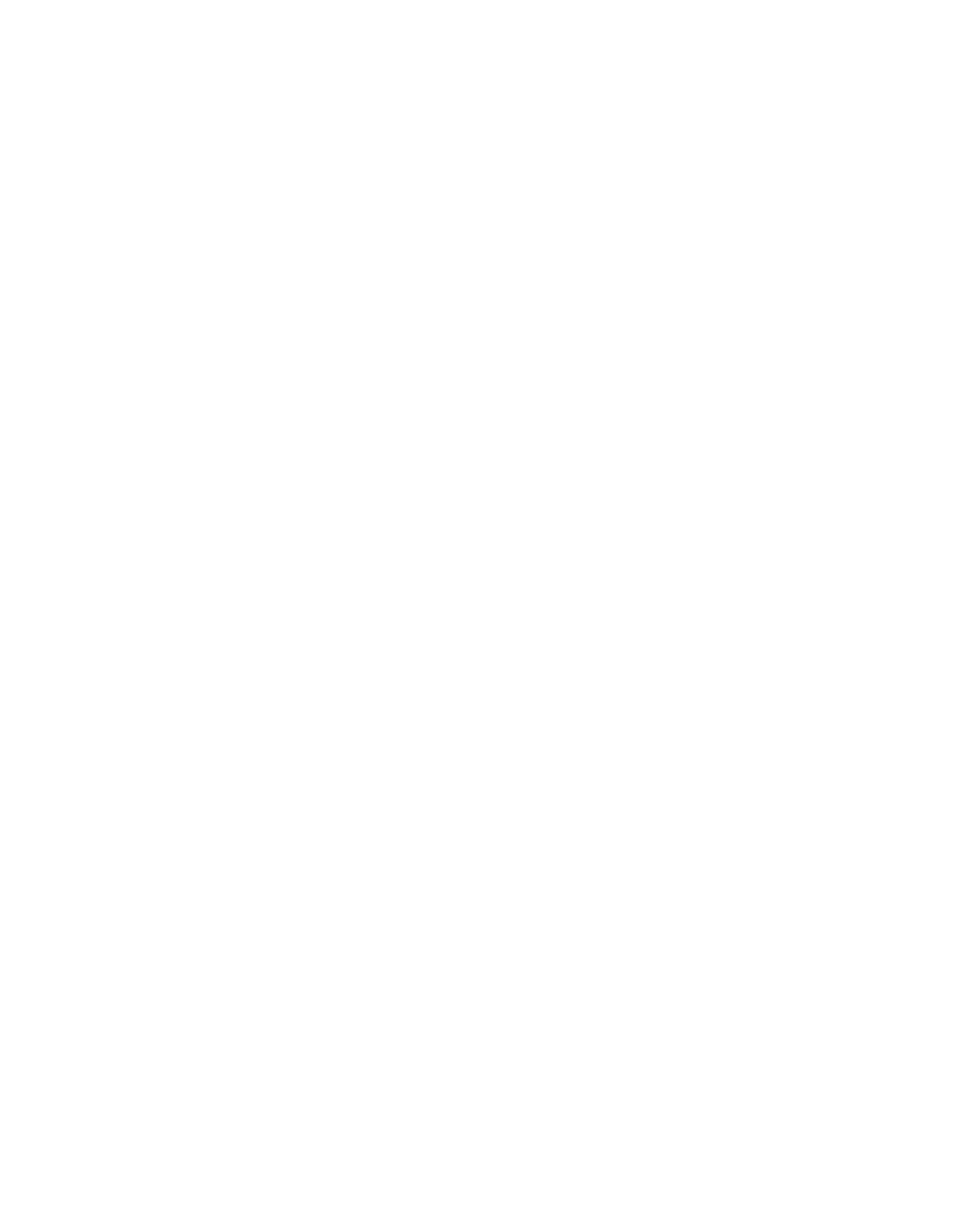# Abomination of Desolation

### What do you believe the Abomination of Desolation will be? Do you believe the Temple will be rebuilt?

Yeshua indicates in His Olivet Discourse, in Matthew 24:15, that the Abomination of Desolation is the key sign that will occur indicating that His return is near. We believe that the Abomination of Desolation is when the antimessiah/antichrist "will put a stop to sacrifice and grain offering" (Daniel 9:27, NASU) on the Temple Mount, will proclaim himself to be a god (2 Thessalonians 2:4), and the false prophet will erect an image of him (Revelation 13:14). The antimessiah will demand worship, and those in the city of Jerusalem at this time are commanded by Him to flee (Matthew 24:16-20).

Some in the Messianic community believe that the Temple does not have to be rebuilt in order for these prophecies to take place, and only an "altar" will be erected. They view the Temple as only being the "holy place" of the Temple Mount. Is this what the Apostle Paul says, per the specific vocabulary employed in his letter to the Thessalonicans? In the Hebrew Scriptures, the Temple of God is usually called the *beit-ADONAI* (בית־יהוה), literally "House of the LORD," and the Tabernacle is called the *mishkan ADONAI* (מִשְׁבַּן יְהוָה). The Greek Septuagint renders *mishkan* as *skēnē* (σκηνή), "tabernacle" or "dwelling," and *beit* as either *oikos* (οἶκος), meaning "house," or as *naos* ( $\nu\alpha\acute{o}c$ ), "temple." Paul says that the antimessiah "will oppose and will exalt himself over everything that is called God or is worshiped, so that he sets himself up in God's temple, proclaiming himself to be God" (2 Thessalonians 2:4, NASU). Paul says that this takes place in *ton naon tou Theou* (τὸν ναὸν τοῦ θεοῦ), or the Temple of God.

Given the differences between *skēnē*, *oikos*, and *naos*, Paul chose *naos* meaning "Temple." It should be prerequisite that in order for the Abomination of Desolation to occur, that the Temple should be rebuilt in Jerusalem. A minimalist interpretation would allow for the Tabernacle to be erected on the Temple Mount, in a similar manner to how it was employed during the reign of King David. In many cases, those claiming that the Temple does not have to be rebuilt (or even a Tabernacle installed) are making hastily drawn conclusions about prophecy, and are trying to force current events to fit the Biblical text, rather than let events play out naturally.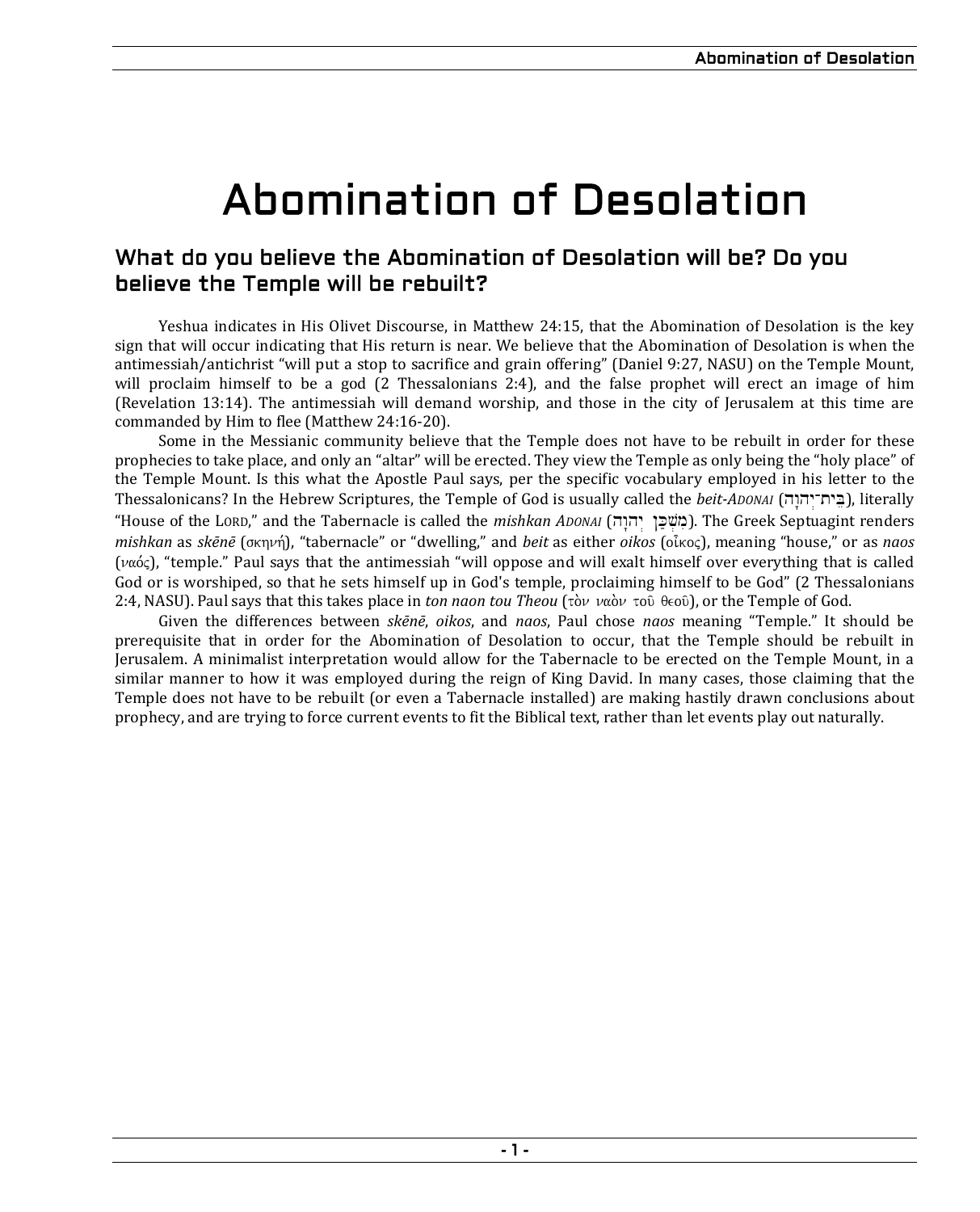# Acts 8:27, 36, 38

## I have heard that it would be improper to view the Ethiopian whom Philip encountered in Acts 8 as a "eunuch," and instead that we should think of him as a "believer" from the Aramaic Peshitta, given how the Torah prohibits a eunuch from approaching the appointed place. Can you assist me with this?

The scene of Acts 8:25-40 should surely be well known to Bible readers, as Philip had been declaring the good news to Samaritans, and was then commanded to go down to Gaza, to speak the message to a court official of Ethiopia, who had come to Jerusalem to worship (Acts 8:26-27). Philip runs alongside this Ethiopian's chariot, speaking to him as he was contemplating his personal reading of Isaiah 53:7-8 (Acts 8:32-33), clarifying how these passages spoke of Yeshua of Nazareth. The Ethiopian official eagerly receives the message, and as a result is immersed with water (Acts 8:34-38). Following this, Philip was supernaturally transported to Azotus (Acts 8:40), with the Ethiopian continuing his journey home in a spirit of rejoicing, as a new follower of the Messiah (Acts 8:39).

Most Bible readers see the Ethiopian's status as a *eunouchos* ( $e\hat{v}$ νοῦχος), and think nothing of it. As is recorded in Acts 8:27, 36, 38,

"So he got up and went; and there was an Ethiopian eunuch, a court official of Candace, queen of the Ethiopians, who was in charge of all her treasure; and he had come to Jerusalem to worship...As they went along the road they came to some water; and the eunuch said, 'Look! Water! What prevents me from being baptized?'...And he ordered the chariot to stop; and they both went down into the water, Philip as well as the eunuch, and he baptized him" (NASU).

The hesitancy to recognize the Ethiopian as some sort of "eunuch," is often made from how the Torah prohibited a eunuch from entering into the assembly: "No one who is emasculated or has his male organ cut off shall enter the assembly of the LORD" (Deuteronomy 23:1, NASU). Proponents of an original Aramaic New Testament might argue that the Ethiopian official is a "believer" of some sort. In the view of *The Hebraic-Roots Version Scriptures* by James Scott Trimm,

"The man in Acts 8:27 appears to be a proselyte to Judaism since he seems to be making the Torah-required pilgrimage to Yerushalayim (Dt. 16:16). The Torah, however, forbids a eunuch both from becoming a proselyte Jew, and from worshiping at the Temple (Dt. 23:1f) all eunuchs are excluded from the assembly of Israel. The word for 'eunuch' in the Aramaic manuscripts of both theses [sic] passages is  $M'HAIMNA$  which can mean 'eunuch' but can also mean 'believer' for 'faithful one' as it clearly means here."**<sup>1</sup>**

The HRV Scriptures renders Acts 8:27, 36, 38 with "believer" instead of "eunuch":

"And he arose, went and he met a believer who had come from Ethiopia, an official of Kandake, queen of the Ethiopians. And he was in authority concerning all of her treasure and had come to worship in Yerushalayim...And as they went on the way, they arrived at a certain place in which there was water, and that believer said, Behold, water. What is the obstacle so that I may be immersed?...And he commanded that the chariot stop, and the two of them descended into the water and Philip immersed that believer."**<sup>2</sup>**

**<sup>1</sup>** James Scott Trimm, trans., *The Hebraic-Roots Version Scriptures* (Northriding, South Africa: Institute for Scripture Research, 2006), 1388 fn#1229.

**<sup>2</sup>** "believer" also appears in Andrew Gabriel Roth, ed. and trans., *Aramaic English New Testament* (Netzari Press, 2008), pp 326, 328; the traditional "eunuch" is used in the Lamsa version.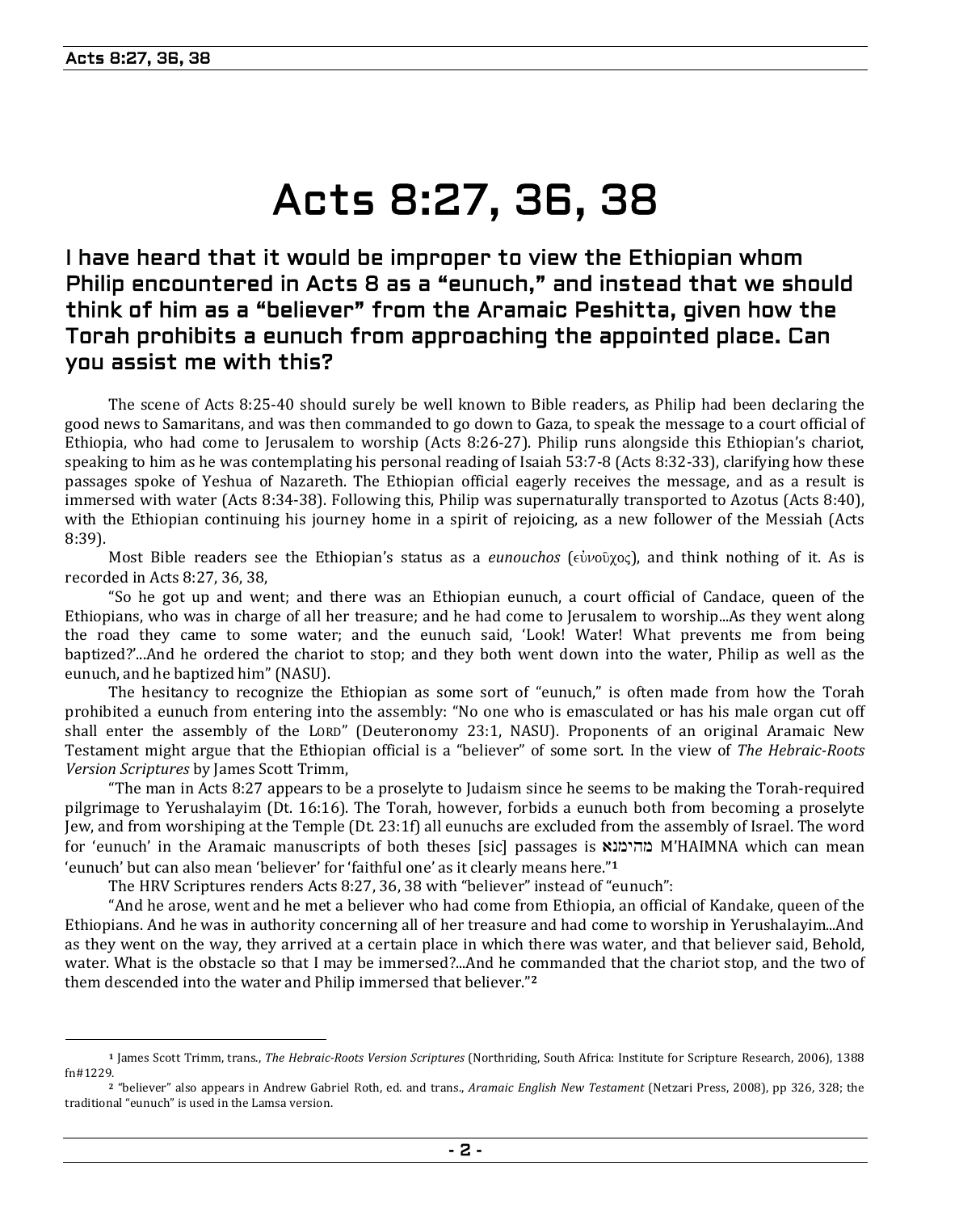Notwithstanding some of the Ancient Near Eastern factors involved with the Deuteronomy 23:1 prohibition, perhaps in that God not want members of Canaanite sexual cults to enter into *qehal ADONAI* (קהל יהוה),<sup>3</sup> without any consideration for other factors, the Ethiopian being some kind of a "believer" might on the surface appear to make sense. However, many interpreters of Acts—particularly those who read the text in an historically conscious manner—have had to weigh in more thoroughly both the background of the Ethiopian, as well as the textual relationship of Isaiah 53:7-8 to other passages.

The Greek noun *eunouchos* (εὐνοῦχος) has a variety of meanings, including: "**a castrated male person,** *eunuch*," "**a human male who, without a physical operation, is by nature incapable of begetting children,**  *impotent male*," "**a human male who abstains** fr. marriage, without being impotent, *a celibate*" (*BDAG*).**4** In all probability, the first definition is what is intended for Acts 8:27, 36, 38, but this is not entirely required. Noting how Candace or *Kandakē* (Κανδάκη) was not a proper name, but rather the "title of the queen of Ethiopia" (*BDAG*) **<sup>5</sup>**—the NEB having "This man was a eunuch, a high official of the Kandake, or Queen, of Ethiopia, in charge of all her treasure"**6**—Tim Meadowcroft directs how the Ethiopian being a "eunuch" could have only been in a titular sense:

"The term 'eunuch' used to describe him had its origins as a term for one in charge of the harem. This would have been a man who had been castrated or rendered sexually incapable by some naturally occurring physical disability. Over time eunuchs came to hold a number of roles in the courts, to the point where the term was sometimes used generically for a court official. So we cannot be certain whether the man riding in the chariot is physically a eunuch or simply a high official. In any case, he was a man used to exercising power."**<sup>7</sup>**

It is certainly not inappropriate, with "Candace" being a title like "Pharaoh" or "Caesar," to suggest that "eunuch" might have also been a title to represent a high office in Ethiopia.**8** However, most Acts examiners consider the Ethiopian official to have been a physical eunuch of some sort—having either a natural deformity or an unnatural operation—who likely went to Jerusalem to seek after Israel's God, and was seemingly turned away from the Temple complex per the Torah's prohibition. Ben Witherington III thinks that "at the most he might have been permitted in the Court of the Gentiles, or in some of the local synagogues."**9** Some First Century Jewish thought on the status of eunuchs, as seen in the works of Philo and Josephus, was hardly positive:

"But the law, being most especially an interpreter of equal communion, and of courteous humanity among men, has preserved the honor and dignity of each virtue; not permitting any one who is incurably sunk in vice to flee to them, but rejecting all such persons and repelling them to a distance. Therefore, as it was aware that no inconsiderable number of wicked men are often mingled in these assemblies, and escape notice by reason of the crowds collected there, in order to prevent that from being the case in this instance, he previously excludes all who are unworthy from the sacred assembly, beginning in the first instance with those who are afflicted with the disease of effeminacy, men-women, who, having adulterated the coinage of nature, are willingly driven into the appearance and treatment of licentious women. He also banishes all those who have suffered any injury or mutilation in their most important members, and those who, seeking to preserve the

**<sup>3</sup>** "Deuteronomy may exclude emasculated men from the Assembly because of association of emasculation with paganism or because of revulsion against emascualation. Since emasculation also disqualifies priests from officiating, and invalidates animals for sacrifice, such defects may have been considered incompatible with the holiness demanded of Israelites" (Jeffrey H. Tigay, *JPS Torah Commentary: Deuteronomy* [Philadelphia: Jewish Publication Society, 1996], pp 210-211).

**<sup>4</sup>** *BDAG*, 409.

**<sup>5</sup>** Ibid, 507.

Also W.A. Beardslee, "Candace," in *IDB*, 1:498; "Candace," in *ISBE*, 2:591; Ben Witherington III, "Candace," in *ABD*, 1:837.

**<sup>6</sup>** "the Candace, queen of the Ethiopians" (RSV/NRSV); "the Kandake (which means 'queen of the Ethiopians')" (TNIV); "the Kandake, or queen, of Ethiopia" (CJB).

**<sup>7</sup>** Tim Meadowcroft, *The Message of the Word of God* (Downers Grove, IL: InterVarsity, 2011), 209.

F. Scott Spencer, *Journeying through Acts: A Literary-Cultural Reading* (Peabody, MA: Hendrickson, 2004), 103 thinks "that he was a eunuch in an anatomical as well as administrative sense."

**<sup>8</sup>** That there is some variance in what it means to be a "eunuch," is clear enough from Yeshua's own word, "For there are eunuchs who were born that way from their mother's womb; and there are eunuchs who were made eunuchs by men; and there are *also* eunuchs who made themselves eunuchs for the sake of the kingdom of heaven. He who is able to accept *this*, let him accept *it*" (Mathew 19:12, NASU). *Lattimore* offers a unique rendering of Matthew 19:12: "For there are sexless men who have been so from their mother's womb, and there are sexless men who have been made sexless by other men, and there are sexless men who have made themselves sexless for the sake of the Kingdom of Heaven. Let him who can accept, accept."

**<sup>9</sup>** Ben Witherington III, *The Acts of the Apostles: A Socio-Rhetorical Commentary* (Grand Rapids: Eerdmans, 1998), 297.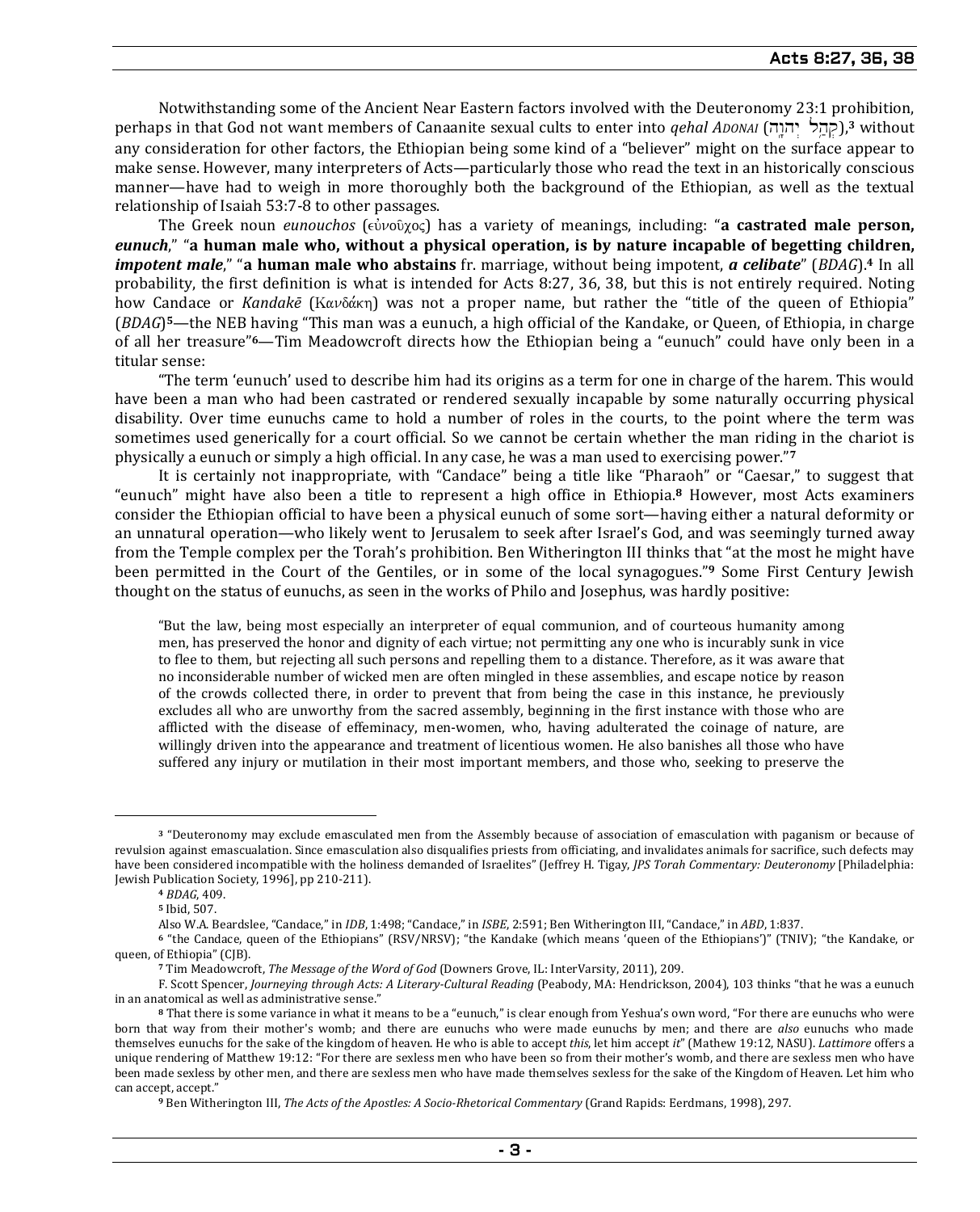flower of their beauty so that it may not speedily wither away, have altered the impression of their natural manly appearance into the resemblance of a woman" (Philo *Special Laws* 1.324-325).**<sup>10</sup>**

"Let those who have made themselves eunuchs be had in detestation; and do avoid any conversation with them who have deprived themselves of their manhood, and of that fruit of generation which God has given to men for the increase of their kind: let such be driven away, as if they had killed their children, since they beforehand have lost what should procure them; for evident it is, that while their soul is become effeminate, they have withal transfused that effeminacy to their body also. In like manner do treat all that is of a monstrous nature when it is looked on; nor is it lawful to geld men or any other animals" (Josephus *Antiquities of the Jews* 4.290-291).**<sup>11</sup>**

The Ethiopian, still being wooed by the Lord, was searching for truth, as is demonstrated by his deep pondering over the scroll of Isaiah. Certainly, the good news of Yeshua as the sacrificed lamb of Isaiah 53:7-8 was powerful enough to save even this eunuch from Ethiopia, as one can see some fulfillment of Psalm 68:31 in view: "Envoys will come out of Egypt; Ethiopia will quickly stretch out her hands to God" (NASU). More significant to the context of this Ethiopian eunuch recognizing Yeshua as Redeemer, is how Isaiah 53:7-8 and Yeshua's Messianic fulfillment is directly related to further Isaianic expectations. Darrell L. Bock, for example, draws out how "In the eschaton, eunuchs will be restored to full worship (Isa. 56:3b-6)....For Luke, this story likely is an indication that the hope of worship expressed in Isa. 56 is beginning to take place..."**12** A variety of examiners, certainly recognizing the Torah prohibition of Deuteronomy 23:1, **<sup>13</sup>** have focused readers' attention on Isaiah 56:3-6**14** and how eunuchs will be welcomed in during the Messianic Age:

"Let not the foreigner who has joined himself to the LORD say, 'The LORD will surely separate me from His people.' Nor let the eunuch say, 'Behold, I am a dry tree.' For thus says the LORD, 'To the eunuchs who keep My sabbaths, and choose what pleases Me, and hold fast My covenant, to them I will give in My house and within My walls a memorial, and a name better than that of sons and daughters; I will give them an everlasting name which will not be cut off. Also the foreigners who join themselves to the LORD, to minister to Him, and to love the name of the LORD, to be His servants, every one who keeps from profaning the sabbath and holds fast My covenant" (NASU).

Here, the Hebrew term *saris* (סרים), while often involving some sort of removal of the male testicles, can also be closely involved with some sort of high role as an official: "The noun, meaning '(court) official,' has its origin in the Akkadian title *ša rēši* (*šarri*) 'the one of the (king's) head.' The meaning 'eunuch' arose with the practice of utilizing castrated men in key positions in the various nations of the ancient near east (e.g. in Persia, Esth 2:3ff; Esth 4:4ff)" (*TWOT*).**15** So, it might not always be that a "eunuch" was one who had his testicles removed or made inoperative in some fashion, although they frequently were.

The importance of Isaiah 56:3-6, which is obviously located rather close in proximity to the Messianic prophecy fulfilled by Yeshua in Isaiah 53:7-8, is something which many are agreed is an ancillary thought present in the composition of Luke. Also noting Ephesians 2:12-13, Christopher J.H. Wright observes in his book *The Mission of God*,

"[I]t is very hard to imagine that Luke did not have this text of Isaiah [56:3-8] in mind, with some ironic sense of humor no doubt, when he recorded that the first believer in Jesus from outside the native Jewish community was indeed a *foreigner*, a *eunuch*, and was reading the scroll of Isaiah, just a few inches from this passage. Luke is careful to point out, however, in line with his understanding of the fulfillment of all such promises in Christ, that the Ethiopian eunuch in Acts 8, though he had indeed been to Jerusalem to worship, found joy, not in the *temple* but when he heard about *Jesus*, trusted and was baptized, and went on his way rejoicing. Jesus is the one through whom people of all nations will be accepted in God's house of prayer for all nations. Mission means

**<sup>10</sup>** *The Works of Philo: Complete and Unabridged*, 565.

**<sup>11</sup>** *The Works of Josephus: Complete and Unabridged*, 123.

**<sup>12</sup>** Darrell L. Bock, *Baker Exegetical Commentary on the New Testament: Acts* (Grand Rapids: Baker Academic, 2007), pp 341, 342.

**<sup>13</sup>** Also to be considered for the Second Temple era could be 1QSa 2.6, 8 in the DSS:

<sup>&</sup>quot;No man with a physical handicap—cripped in both legs or hands, lame, blind, deaf, dumb, or possesed of a visible blemish in his flesh...may en[ter] to take a place in the congregation of the m[e]n of reputation" (Michael Wise, Martin Abegg, Jr., and Edward Cook, trans., *The Dead Sea Scrolls: A New Translation* [San Francisco: HarperCollins, 1996], 146).

**<sup>14</sup>** Witherington, *Acts*, 299.

**<sup>15</sup>** R.D. Patterson, "syr Is'," in *TWOT*, 2:634-635.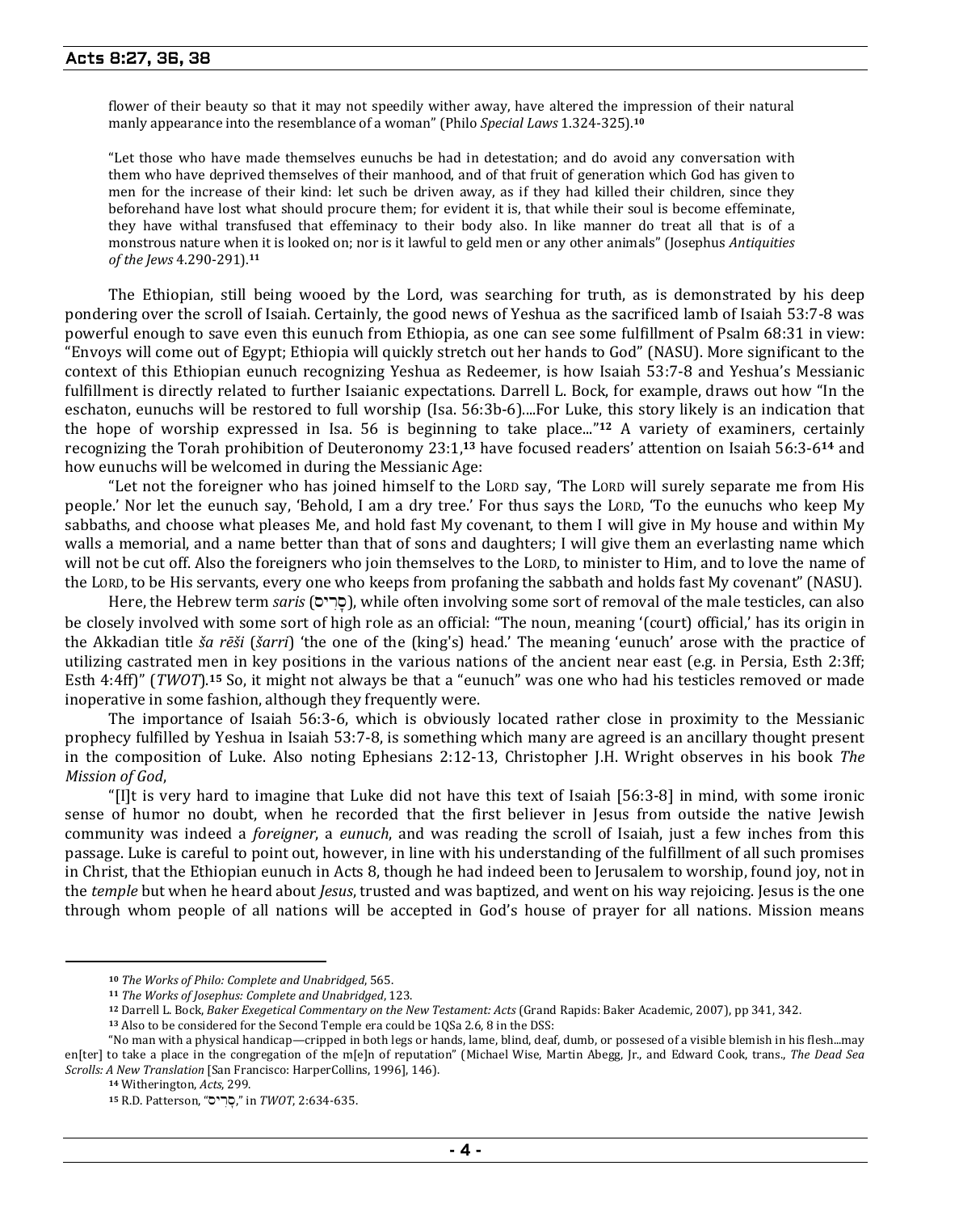bringing the nations to find joy in the house of the Lord by bringing them to the one who embodies that house in his own person and the community of believers."**<sup>16</sup>**

Recognizing the Deuteronomy 23:1 prohibition on eunuchs entering into the assembly, and also the negative views as stated by Philo and Josephus, F. Scott Spencer draws attention to Isaiah's expectations of eunuchs indeed being later welcomed into the people of God:

"The Isaianic prophet...foresees a day when pious eunuchs (and foreigners!) will be welcomed into the temple and given a permanent place ('everlasting name') in the household of God (Isa. 56:1-8)....Although the precise link is not specified in the Acts story, we may imagine that Philip identifies the rejected-vindicated, crucified-ascended Jesus as the humiliated-exalted Isaianic servant who sympathizes with the plight of social and religious outcasts and opens a way for them into the household of God. This would explain the eunuch's eagerness to embrace Philip's message and ask for baptism on the spot. In the inclusive messianic community founded by the suffering Jesus, the eunuch finds the understanding and acceptance he has been seeking."**<sup>17</sup>**

Meadowcroft's observations on the Ethiopian eunuch coming to faith in Yeshua are also worth noting:

"...Part of the vision of Isaiah was an expansion of the notion of the people of God. This pervades the entire Isaiah scroll and especially Isaiah 40-55. See for example the expectation that the servant of the Lord would be 'a light for the Gentiles' [Isa. 42:6]. The famous tent image of Isaiah 54:2-3 anticipates the expansion, and the everlasting covenant in fulfilment of the hopes invested in David promises to incorporate the 'nations' [Isa. 55:3-5]. If these references remain a little allusive, there is no mistaking the words of Isaiah 56:3-7. Therein the poet/prophet sees a day in which those who now are excluded from the community will take their place in the centre of God's people. This also includes 'foreigners', who will 'hold fast to [God's] covenant', but it also includes 'eunuchs'. In a wonderful symmetry this searching Ethiopian official not only finds Jesus but also discovers that his response is part of an ancient vision in which old boundaries are broken and God welcomes all those who respond to his name.

"I wonder if the eunuch's interest had been particularly piqued by that reference to eunuchs, or if it was something that Philip was able to point him towards..."**<sup>18</sup>**

Those who think that the "eunuch" of Acts 8:27, 36, 38 is not a eunuch of some sort, have done so at the expense of severing the Ethiopian's pondering over Isaiah 53:7-8 from Isaiah 56:3-6, in which the work of the Messiah would decisively welcome in eunuchs and foreigners to the Kingdom of God. Perhaps they did this, without considering the relationship of Isaiah 53:7-8 and related prophecies to the scene. While nothing more is stated in the Biblical text regarding the Ethiopian eunuch, the Second Century Christian apologist Irenaeus acknowledged this Ethiopian as having returned to his country, and becoming a strong evangelist:

"Whom did Philip preach to the eunuch of the queen of the Ethiopians, returning from Jerusalem, and reading Esaias the prophet, when he and this man were alone together? Was it not He of whom the prophet spoke: 'He was led as a sheep to the slaughter, and as a lamb dumb before the shearer, so He opened not the mouth?' 'But who shall declare His nativity? for His life shall be taken away from the earth.' [Philip declared] that this was Jesus, and that the Scripture was fulfilled in Him; as did also the believing eunuch himself: and, immediately requesting to be baptized, he said, 'I believe Jesus Christ to be the Son of God.' This man was also sent into the regions of Ethiopia, to preach what he had himself believed, that there was one God preached by the prophets, but that the Son of this [God] had already made [His] appearance in human nature (*secundum hominem*), and had been led as a sheep to the slaughter; and all the other statements which the prophets made regarding Him" (*Against Heresies* 3.12).**<sup>19</sup>**

**<sup>16</sup>** Christopher J.H. Wright, *The Mission of God: Unlocking the Bible's Grand Narrative* (Downers Grove, IL: IVP Academic, 2006), 495.

**<sup>17</sup>** Spencer, pp 103, 104.

**<sup>18</sup>** Meadowcroft, 215.

**<sup>19</sup>** BibleWorks 9.0: Schaff, Early Church Fathers.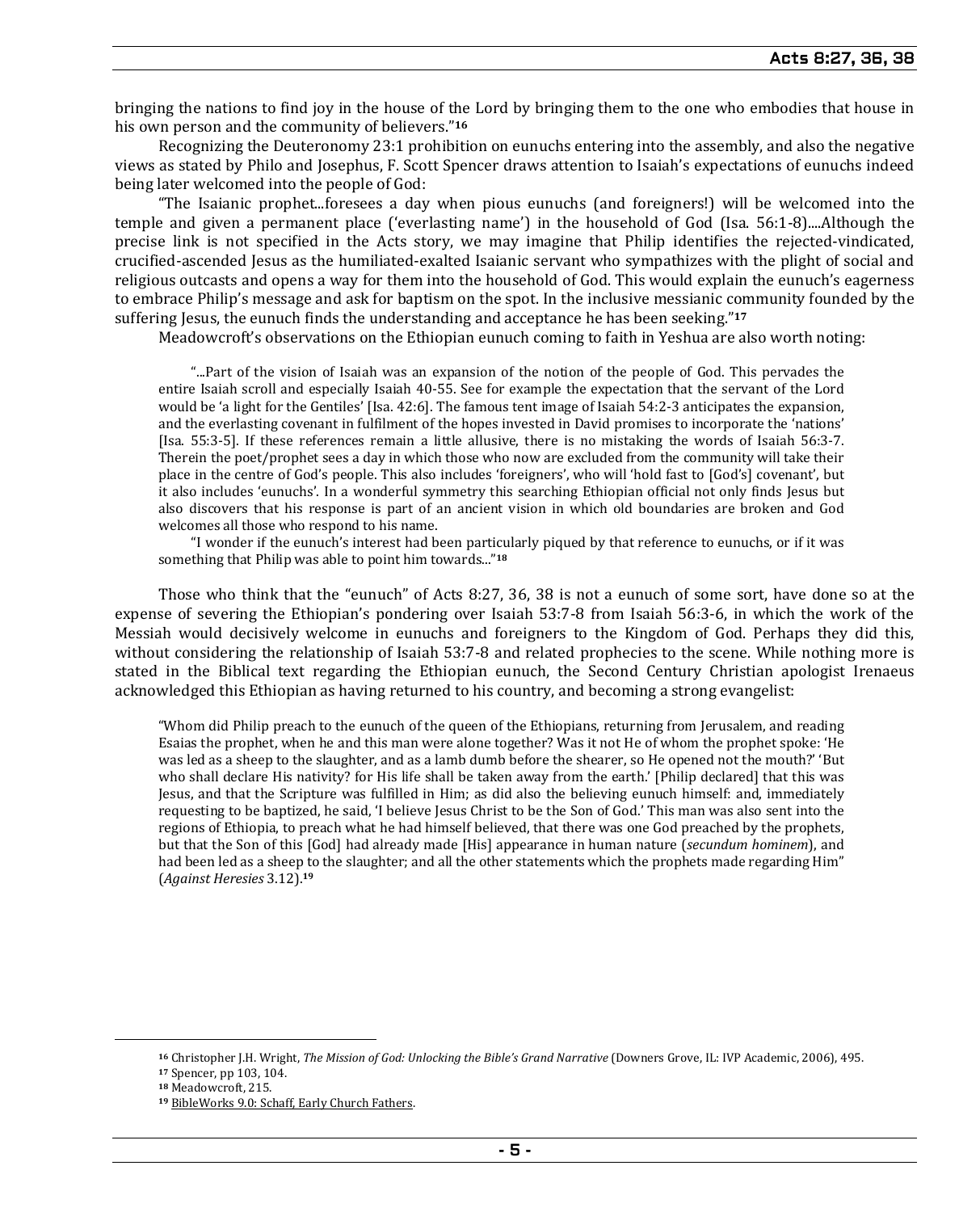# Afterlife, negates need for resurrection

## Going to Heaven makes no sense in light of the doctrine of resurrection. What is the point of the future resurrection if Believers just go to Heaven when they die?

One of the most frequent arguments against a conscious, intermediate afterlife in Heaven, is that going to be with the Lord is thought to negate the significance of the resurrection, making it a bit anticlimactic. It is very true that many of today's Believers think that salvation is to be understood exclusively in terms of "going to Heaven when you die," and the future resurrection of the body, the Millennial Kingdom, and a restored Kingdom of God on Earth are distant afterthoughts. But how much of this is due to much of today's popular preaching, and not a careful and reasonable reading of Scripture? Admittedly, most people are more concerned about the place they will *immediately* go after they die, which most rightly consider to be the realm of another dimension, than they are about the long term plan of salvation history. Unfortunately, the whole picture of what comes *after* the intermediate state has not been told to enough of today's Believers.

Is going to Heaven immediately after death akin to "canceling" the significance of the resurrection? Perhaps this is best answered with another question: *What do we consider the resurrection to be?* Do we consider it to be recreation from personal extinction—or the recapitulation of a deceased human person: with the consciousness placed back into a reanimated body?

One of the most serious problems regarding the concept of psychyopannychy or "soul sleep" is what happens to human memory, which is chemically stored in the brain. In holding to a monistic anthropology of the human person effectively being a body, then when a deceased body decomposes, so does a person's memory. What happens at the resurrection? *Where has the memory gone?* Psychopannychists could argue that human memory is stored in the mind of God, but then that would require them to at least accept a quasi-dualism—where the "self" or "personality" part of a deceased person has to be stored outside of the body for a time.

From a monistic perspective, the human being is entirely physical, quantitatively the same as an animal like a dog or cat. If a deceased person has completely decomposed into base atoms, has to be re-created, and then outside memories are implanted—then philosophically there is enough doubt for us to wonder whether or not the one who is to be "resurrected" is the same person who lived a life on Earth before. Such atoms could, after all, have become part of someone else after decomposition has had its way and someone's remains end up in the food and water supply. Boyd and Eddy as monists have to at least acknowledge,

"Some have argued that if the self does not exist between death and resurrection, then the Lord literally recreates us on the resurrection day. This is problematic, they argue, for it is tantamount to claiming that God creates different people who replicate us in a previous life."**<sup>1</sup>**

All that they can appeal to though, as monists, is some level of mystery on how God might preserve the memories and thoughts of a person who has died. Those who believe in a conscious intermediate state do not have to appeal to any degree of mystery to know how a person remains the same in the time between death and resurrection. The anticipation of the dying Stephen, who had seen Heaven opened up, was clearly "Lord Yeshua, receive my spirit!" (Acts 7:59, NASU). We might not be told all of the things that go on during the intermediate state, but an intermediate afterlife in either Heaven or Hell, before final rewards and punishment, undoubtedly

**<sup>1</sup>** "The Human Constitution Debate," in Gregory A. Boyd and Paul R. Eddy, *Across the Spectrum: Understanding Issues in Evangelical Theology* (Grand Rapids: Baker Academic, 2002), pp 98-99.